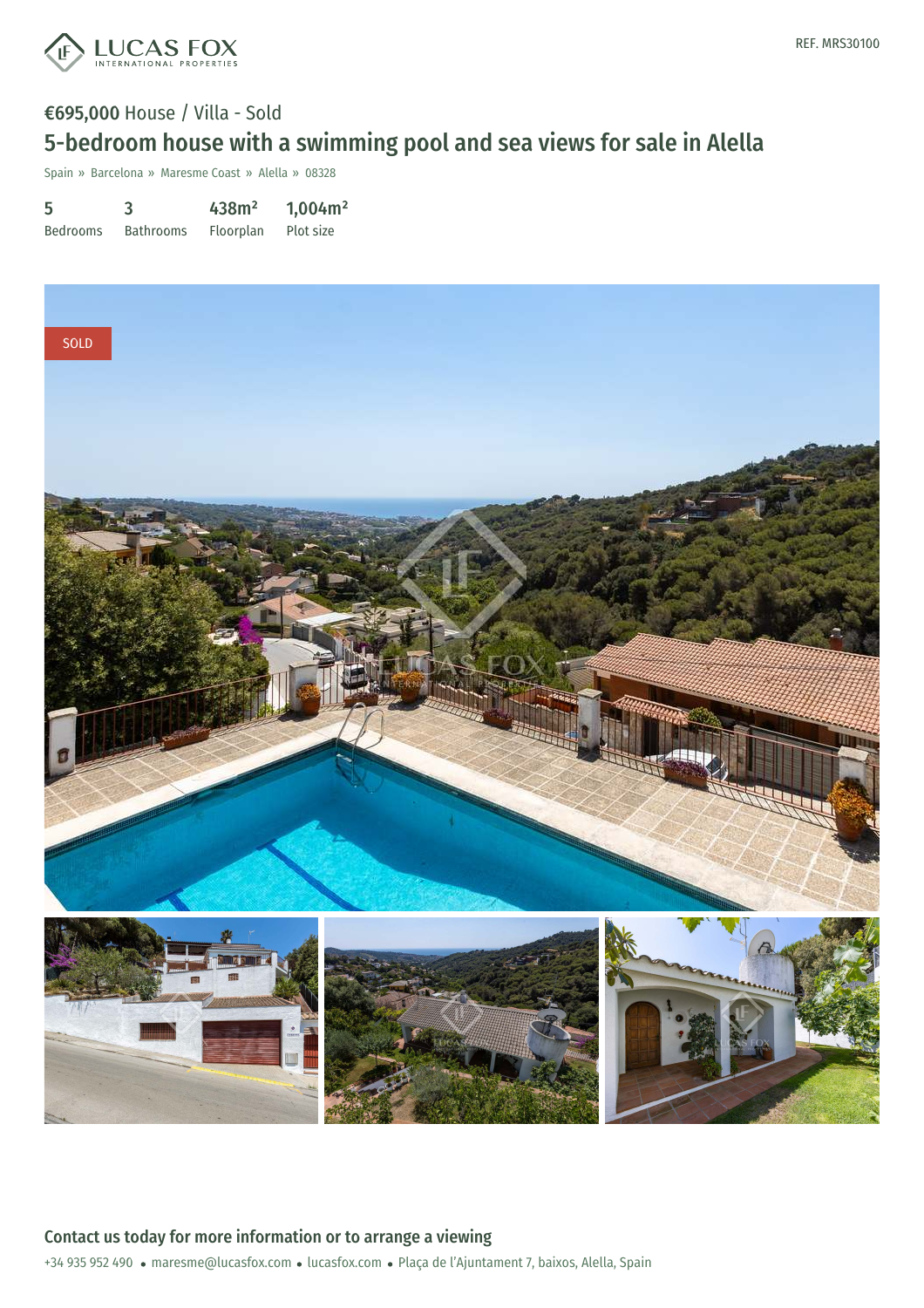

# €695,000 House / Villa - Sold 5-bedroom house with a swimming pool and sea views for sale in Alella

Spain » Barcelona » Maresme Coast » Alella » 08328

5 Bedrooms 3 Bathrooms 438m² Floorplan 1,004m² Plot size

#### OVERVIEW

### A 5-bedroom house with excellent sea views and a swimming pool located in the peaceful Mas Coll residential area of Alella.

Dating back to the late 1970s this wonderful family home offers lovely sea views and has great renovation potential.

The property is accessed via steps from either the road above or the road below. The main entrance to the house is on the upper level where there is also a living/dining room with log fireplace and doors to a terrace, the kitchen, a laundry room, a storage room, a bathroom, a porch and a machine/drying room.

Going down one level via a curved staircase there is a secondary living room/library also with a log fireplace and doors to another covered terrace, 3 double bedrooms and a bathroom with a bathtub.

Below, at the lower ground floor level, there are 2 further bedrooms and another bathroom, and from here it is just a few steps outside and down to the 8m x 4 m swimming pool, underneath which is a storage room and, below, the 80 m² garage with direct access to the lower road.

The house has central heating powered by fuel oil and also a gas boiler for hot water, air conditioning, plus an automatic electrical generator in case it is needed. It features many genuine nautical elements such as windows, light fittings etc. which lend it a lot of charm.

The well-maintained garden includes many fruit trees, a vegetable garden, a barbecue, a firewood store and has an automatic watering system.

South-facing, both house and [garden](mailto:maresme@lucasfox.com) enjoy [lots](https://www.lucasfox.com) of sun all year and there are panoramic views of the surrounding hills and the sea.

With some updating, the property would make an excellent family home in a peaceful corner of Alella.



[lucasfox.com/go/mrs30100](https://www.lucasfox.com/go/mrs30100)

Sea views, Garden, Swimming pool, Private garage, Natural light, Wooden flooring, Parking, Air conditioning, Barbecue, Built-in wardrobes, Fireplace, Heating, Library, Near international schools, Pet-friendly, Storage room, To renovate, Utility room